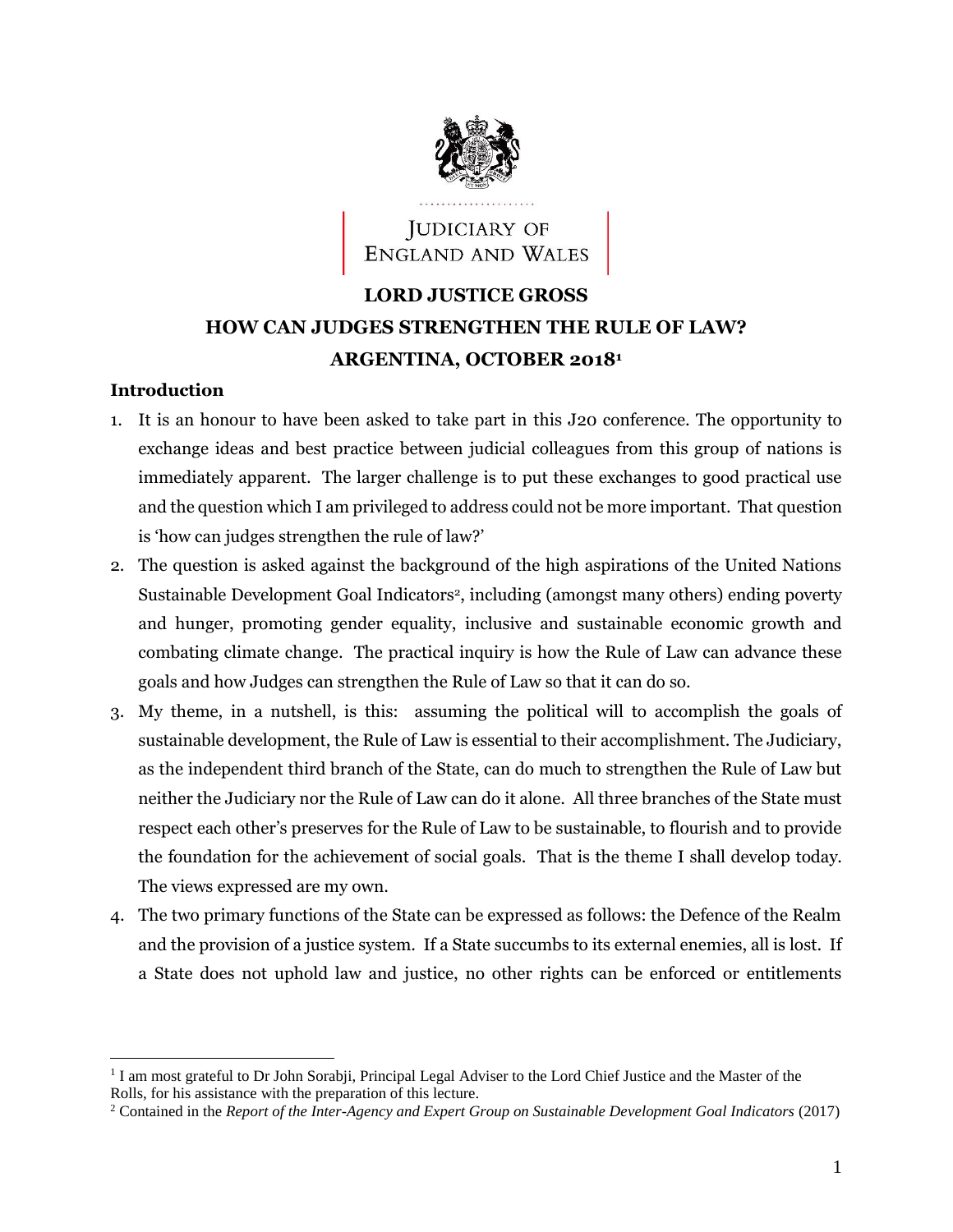enjoyed. The Rule of Law is crucial to that second function and therefore indispensable to achieving the social goals underlying sustainable development.

- 5. The Rule of Law is needed in all major spheres of activity<sup>3</sup> :
	- (i) Individual human rights guarding against the midnight knock on the door and the show trial.
	- (ii) Investment who would invest in a country where assets are subject to capricious and arbitrary officialdom?
	- (iii) Fighting corruption; no special treatment; no lost files; no convenient delays.
	- (iv) Fighting terrorism the Rule of Law alone will not defeat terrorism but successful counter-terrorism is hugely assisted by the value system inherent in the Rule of Law.
- 6. Indeed it is difficult to see how progress can be made with the sustainable development agenda, absent the Rule of Law. But law, lawyers and Judges cannot do it all<sup>4</sup> . The law and the Judiciary do not exist in a vacuum. The Rule of Law requires a political acceptance – indeed a political insistence – that it will and should shape the society in question. That calls for mutual respect and understanding between the three branches of the State – Legislature, Executive and Judiciary – notwithstanding inevitable institutional tensions between them from time to time. Moreover, expectations must be managed; though Legislatures not infrequently "out-source" political questions that are too hot to handle to the Judiciary,<sup>5</sup> there are issues that are sometimes best left to the development of a political consensus and are unsuitable for Judicial decision.<sup>6</sup> Judicial development of the law is one thing; judicial legislation may be quite another.

## **Meaning**

7. The most compelling working definition of the Rule of Law was that given by the late Lord Bingham, Senior Law Lord, in his short and incisive book entitled *The Rule of Law<sup>7</sup>* . As he put it, the core of the principle is

<sup>&</sup>lt;sup>3</sup> On a perhaps lighter note, the absence of the Rule of Law and the insecurity which flows from such absence form the backdrop to two well-known operas – Wagner's *Lohengrin* and Donizetti's *Lucia Di Lammermoor*.

<sup>4</sup> See, *passim, Lord Sumption and the Limits of the Law* (2016)

<sup>5</sup> See, e.g., abortion in the US, *Roe v Wade 410 US 113 (19973);* see too, *And Brett makes five, The Economist,*  September  $15<sup>th</sup> - 21<sup>st</sup>$  2018, at pp. 22 and following.

<sup>6</sup> See, e.g., assisted suicide: *Nicklinson v Ministry of Justice* [2014] UKSC 38; [2015] AC 657

 $(2010)$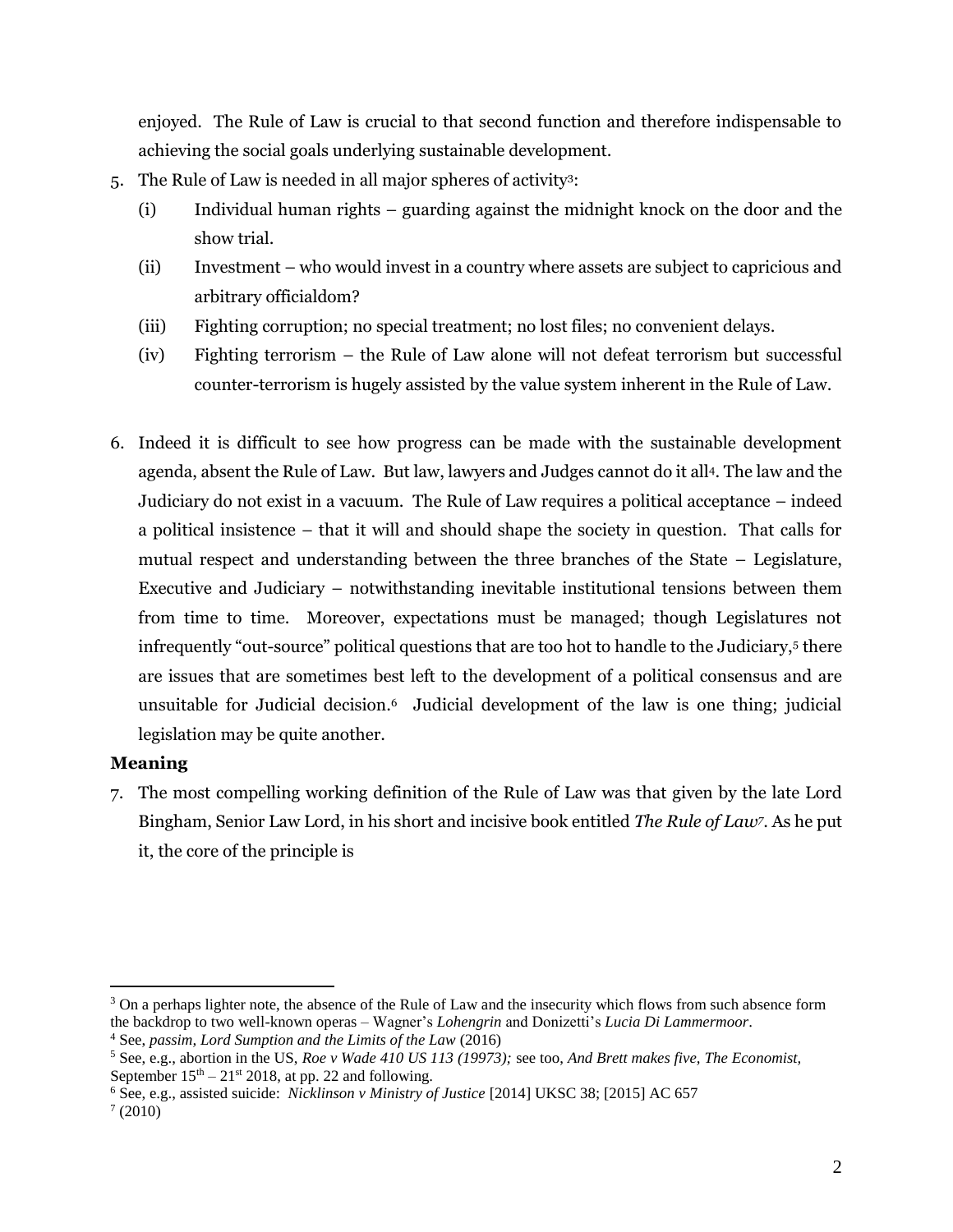'*. . . that all persons and authorities within the state, whether public or private, should be bound by and entitled to the benefit of laws publicly made, taking effect (generally) in the future and publicly administered in the courts.*' 8

Lord Bingham went on to identify eight features inherent in this definition. Those were that

- the law must be accessible, intelligible, clear and predictable;
- questions of legal right and liability should ordinarily be resolved by the exercise of the law and not the exercise of discretion;
- laws should apply equally to all, save to the extent that objective differences justify differentiation;
- ministers and public officials must exercise the powers conferred in good faith, fairly, for the purposes for which they were conferred – not unreasonably and without exceeding the limits of such powers;
- the law must afford adequate protection of fundamental Human Rights;
- the state must provide a way of resolving disputes which the parties cannot themselves resolve; and that
- the adjudicative procedures provided by the state should be fair one of the most important rights is the right to a fair trial;
- compliance by the State with its obligations in international law
- 8. I have focused on a working definition of the Rule of Law. As is plain, the Rule of Law must embrace procedural justice. Warning lights should flash when a law is purportedly retrospective, when an argument is advanced for a court sitting otherwise than in public 9– and plainly it would be unacceptable if in practice there is one procedure for the powerful or wealthy and a different procedure for others<sup>10</sup>. Substantive justice is more complex. The Rule of Law without *any* substantive content could be used to embrace mass murder, in strict compliance with the law of the land - and would be an empty concept. Conversely, and certainly in the international sphere, there will not be unanimity as to the requirements of substantive

<sup>8</sup> Lord Bingham, *The Rule of Law*, at 8.

<sup>&</sup>lt;sup>9</sup> Though sometimes it is necessary for a court to sit in private, e.g., when dealing with trade secrets, or, on occasions, national security.

 $10$  The Judicial Oath in England and Wales is as striking as it is simple: after swearing allegiance to the Sovereign, the Judge swears to "do right to all manner of people after the laws and usages of this realm, without fear or favour, affection or ill will".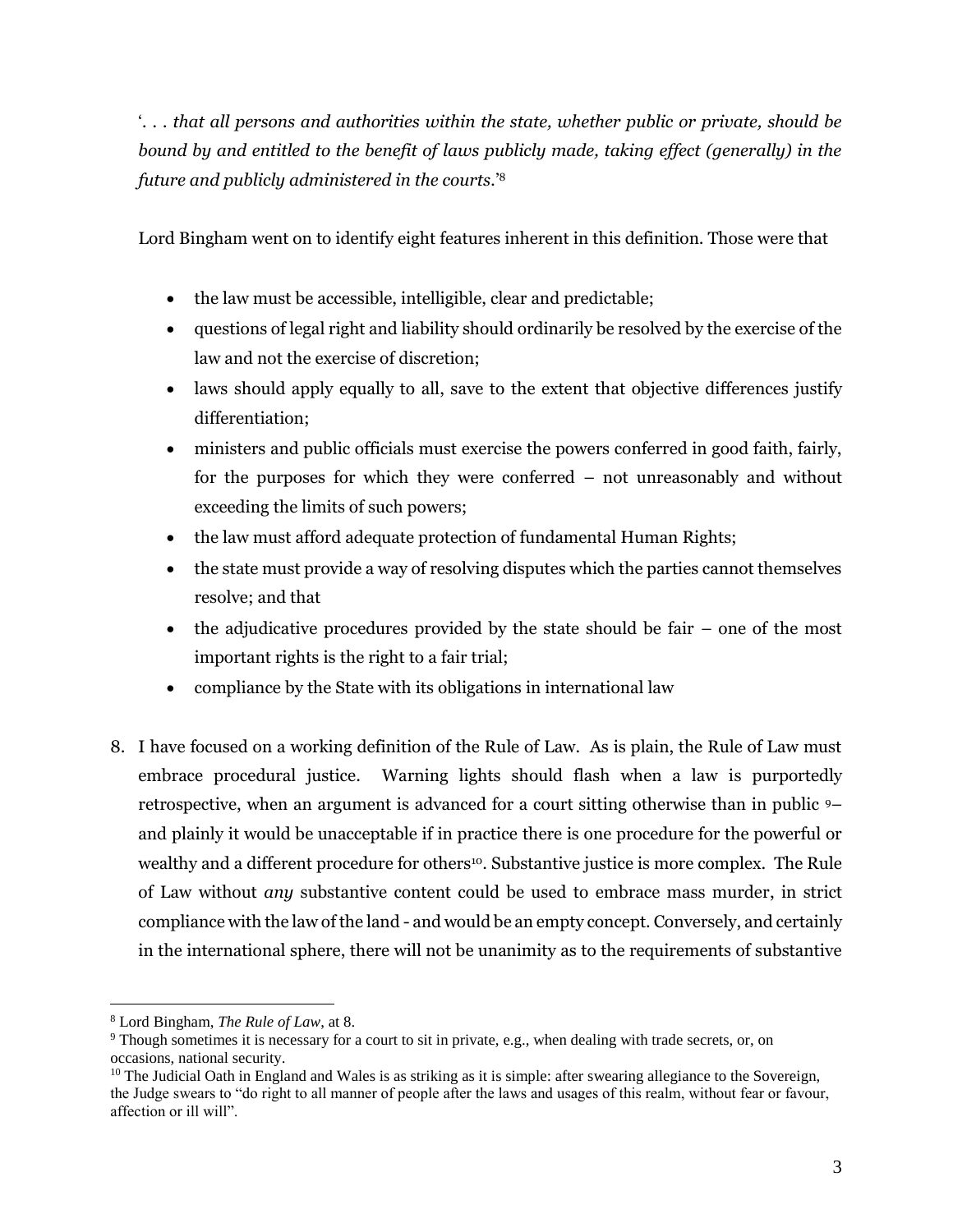justice – in particular around the edges. The Rule of Law ought not to be the preserve of any one political philosophy or judicial system. Hence, to my mind, the wisdom of Lord Bingham's formulation; whatever disputes there may well be over interpretation and, importantly, who should interpret what<sup>11</sup>, I cannot see why the Rule of Law should not embrace *fundamental* Human Rights, such as those contained in the European Convention on Human Rights and protected by the common law for a very long time before.

- 9. The meaning of the Rule of Law is also well articulated in the *Benchmarks* set out by the *Venice Commission*<sup>12</sup> *,* in its *Rule of Law Checklist.* These capture the essence of the concept and are, in summary:
	- Legality;
	- Legal certainty;
	- Prevention of abuse of powers;
	- Equality before the law and non-discrimination;
	- Access to justice.
- 10. In some fortunate countries, we tend to take the Rule of Law for granted, which we should not. Even the most fleeting visit to a State which has lost the Rule of Law and a functioning justice system serves as a humbling and moving reminder of its fundamental importance.

## **Hallmarks**

- 11. I turn to a selection<sup>13</sup> of the principal hallmarks of a functioning justice system, sustaining and giving effect to the Rule of Law.
- 12. I start with the Judiciary. While an independent Judiciary does not, of itself, guarantee the Rule of Law, absent an independent Judiciary there can be no Rule of Law. In that regard, I cannot avoid, in a Conference of this nature, expressing concern at the all too many States in all parts of the world, where there is real concern that the independence of the Judiciary is under threat – and that threat comes in different forms, ranging from dismissals, the undermining of security of tenure, to the very modern variant of abuse (as distinct from criticism) on social media.

<sup>11</sup> The concept of subsidiarity and questions of margin of appreciation; see too, Lord Hoffmann, *Judges, Interpretation and Self-Government*, in *Lord Sumption and the Limits of the Law (op cit)*, at pp. 67 and following. <sup>12</sup> *European Commission for Democracy through Law (Venice Commission), Rule of Law Checklist, Study No.* 711/2013, adopted by the Venice Commission 2016, Endorsed by Ministers' Deputies 2016, Endorsed by the

Congress of Local and Regional Authorities of the Council of Europe 2016.

<sup>&</sup>lt;sup>13</sup> There are of course others; time and space preclude any effort to be exhaustive.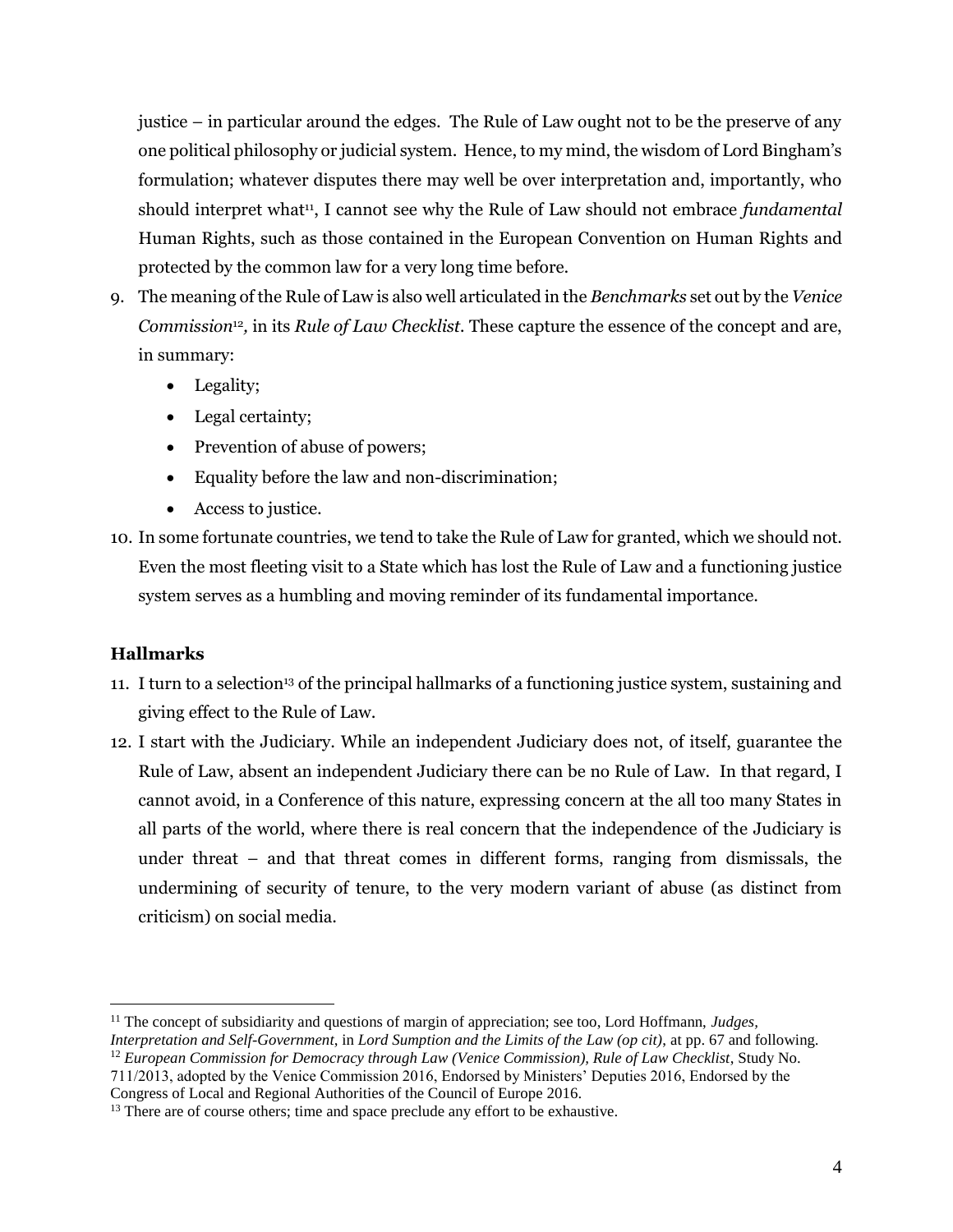- 13. Open justice is a key principle. Justice must not only be done; it must be seen to be done. Effective public and media access to proceedings is essential. It helps promote fair process. It inoculates the justice system against arbitrary conduct – the rule of individuals rather than law – which could grow if the courts were shielded from scrutiny. It equally helps demonstrate to the public that the law is applied and how it is applied. It promotes public knowledge of what is being done in the courts. It is a necessity for the exercise of free speech and debate concerning laws, their interpretation and application. It is not just therefore a necessary feature of the proper administration of justice, but equally of the Rule of Law in society as a whole.
- 14. A facet of open justice is the ready availability and accessibility (very much including on the internet)<sup>14</sup> of judgments. Judgments must be properly accessible both to the parties and to the public. The parties need to know their rights, and, importantly, to understand why the court has arrived at the particular judgment in their case. The public, so that society can understand the law and the decisions of the Courts. Moreover, certainty as to the law is of the first importance (in particular for commercial law), so that individuals and businesses can order their affairs, in reliance on a framework of law. In passing, it is pertinent to ask: are we doing enough to ensure that judgments are intelligible? Can they be understood by the wider public?
- 15. Furthermore, a functioning justice system must provide effective access to the Courts15. While there is room for argument as to detail<sup>16</sup>, the principle cannot be in doubt. It is hollow to provide rights without the means of accessing Courts to give effect to them; our concern is with practical not theoretical justice. Effective, readily available, legal advice and representation. Ease and effectiveness of enforcement. Costs that are not to be prohibitive; the Judiciary can properly take steps to ensure that court rules, practices and procedures do not increase the cost of litigation unnecessarily. And within the rules, judges should manage cases<sup>17</sup> so that they are conducted at proportionate cost. Without access, property rights will not be secure, contractual rights will not be capable of ready enforcement: businesses will be neither able nor willing to invest and society will, as a consequence be impoverished. Equally, human and other civil rights and obligations will be incapable of effective implementation. Both the socio and economic demand of law will go unmet. The goals of sustainable development could not be achieved.

<sup>&</sup>lt;sup>14</sup> For instance, via court websites or websites such as BAILLI.

<sup>15</sup> See, Lord Reed in *R(UNISON) v Lord Chancellor* [2017] UKSC 51; [2017] 3 WLR 409, at [68]

 $16$  The types of legal representation available, the resources committed to Legal Aid and so on.

<sup>17</sup> More on *case management* below.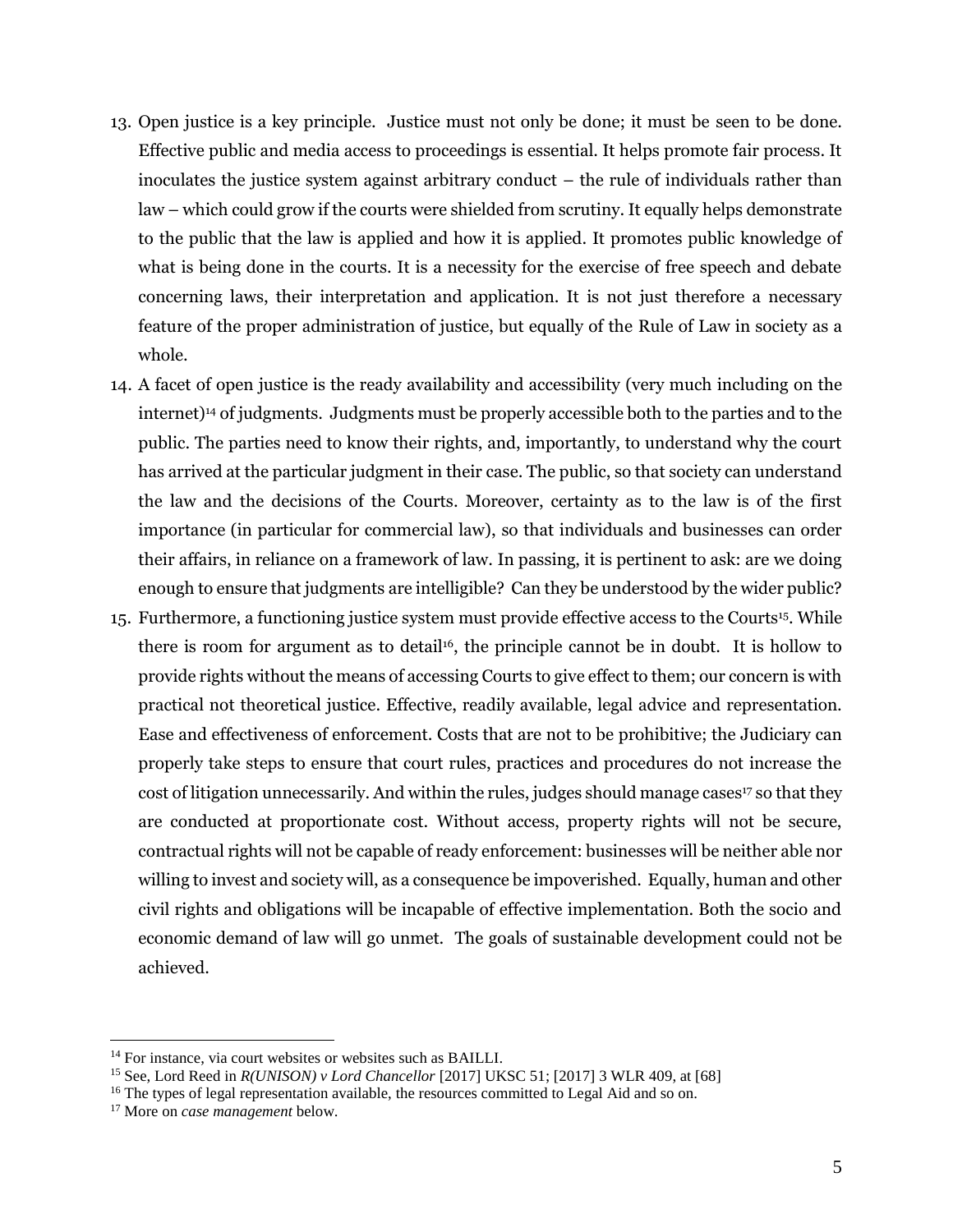16. Let me linger on civil justice, as it is all too easily neglected. Civil justice is a public good.<sup>18</sup> Its provision is an integral part of the State's duty; as with the rest of the justice system it is not just another public service. As Lord Diplock expressed it:<sup>19</sup>

"Every civilised system of government requires that the state should make available to all its citizens a means for the just and peaceful settlement of disputes between them as to their respective legal rights. The means provided are courts of justice to which every citizen has a constitutional right of access."

## **A shared endeavour**

17. As already emphasised, all three branches of the State, Legislature, Executive and Judiciary<sup>20</sup> have an integral part in securing the Rule of Law. This is a shared endeavour. There needs to be a genuine commitment from the other branches of the State to judicial independence. It also requires such a commitment across society more broadly. The Judiciary's independence must be respected, and its decisions implemented. This does not mean that the Judiciary should be immune from criticism or that judicial decisions should be shielded from public debate. We can all think of judicial decisions with which we do not agree. It would be a strange state of affairs were it otherwise. Such decisions ought properly to be subject to reasoned debate and discussion, characteristic of a democratic society and serving to strengthen the Rule of Law. Such healthy challenge or disagreement is to be contrasted with abuse, from whatever quarter<sup>21</sup>, intended to undermine Judicial independence, to which I have already referred. For the judiciary to properly carry out its role, it is necessary for it – as an institution – to be afforded a proper degree of respect and confidence by the other branches of the State and civic society generally<sup>22</sup>. On the part of the Legislature and Executive, this calls for a constitutional understanding of the role of an independent Judiciary, even, perhaps especially, in response to adverse decisions. Lord Bingham again<sup>23</sup>:

"There are countries in the world where all judicial decisions find favour with the powers that be, but they are probably not places where any of us would wish to live."

<sup>18</sup> See, the 2008 Hamlyn Lectures by Prof. Dame Hazel Genn DBE, *Judging Civil Justice* (CUP 2009).

<sup>19</sup> In *Bremer Vulkan v South India Shipping Corp* [1981] AC 909, at p.976

<sup>20</sup> See, Alexander Bickel, *The Least Dangerous Branch* (1962), *passim*. As Alexander Hamilton expressed it, the Judiciary has no influence over either "the sword or the purse".

 $21$  Whether government inspired, mainstream media or social media driven.

<sup>&</sup>lt;sup>22</sup> The Rt Hon The Lord Burnett of Maldon, *Becoming Stronger Together*, Opening Speech at the CMJA Annual Conference, in Brisbane, 10 September 2018, at [27] and following.

<sup>23</sup> *The Rule of Law,* at p.65.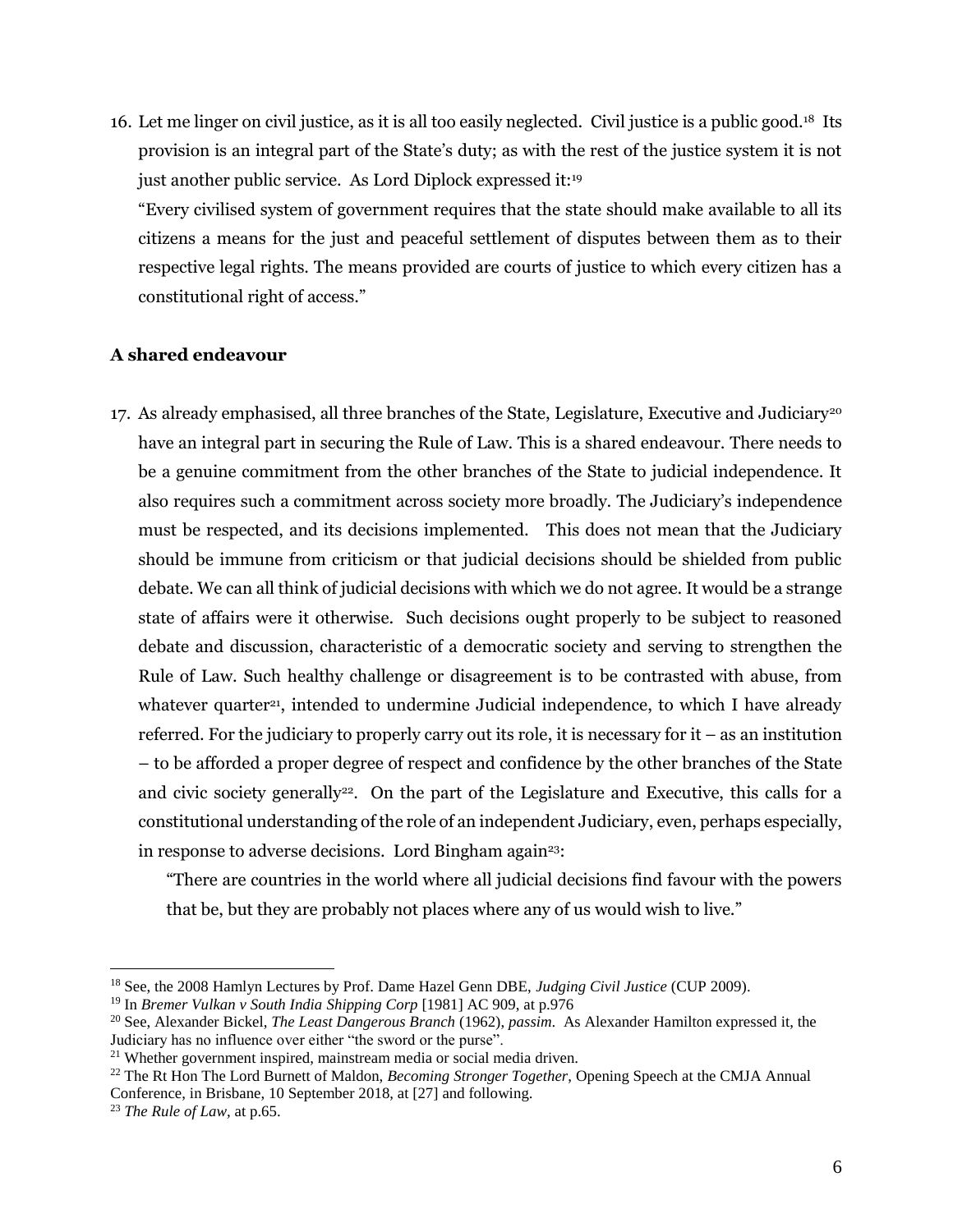Respect for the Judiciary as an institution is respect for our shared endeavour in the Rule of Law.

- 18. Let me, however, be clear. The demands of respect cut both ways<sup>24</sup>. The quality of reserve or restraint is one of the Judiciary's great strengths and keeps judicial decision-making within its proper ambit.<sup>25</sup> Judges do not court public controversy; they are also not and should not aspire to be "celebrities". For the Judiciary to properly carry out its role, it must equally respect the roles of the other branches of the State. Institutional over-reach by the Judiciary is as much to be deprecated, as it is in any of the other branches of the State. Certainly, in a common law system, judicial development of the law is inevitable – but there are limits to proper judicial law-making. There must be respect for "comparative institutional competence"<sup>26</sup> . Over-reach by the Judiciary through, for instance, judges entering into the political arena – the proper province of Executive and Legislature – cannot but draw the judiciary into disrepute. A politicised, political judiciary is one that would not be seen as capable of providing unbiased decisions based on the application of right law to right fact. Public confidence in the judicial function would be undermined, which in turn would undermine confidence in the rule of law.
- 19. Pulling these threads together: for judges to strengthen the Rule of Law, there needs to be a proper recognition and respect for their institutional and individual independence, while recognising the interdependence of the three branches of the State. Judges and Judiciaries should therefore ensure that they carry out their functions in ways which properly maintain, as Lord Hope put it '*the mutual respect which each institution has for the other*'.<sup>27</sup> Equally, they must ensure that they do not act in ways that compromise their independence whether directly or indirectly, so that they are able to maintain public confidence in them and the role they play in securing the Rule of Law.

## **Judicial Leadership<sup>28</sup>**

20. The most important task of a Judge is trying cases or hearing appeals. However, looking beyond that primary and essential task, a critical contribution to the strengthening of the Rule of Law and a functioning justice system is provided by judicial leadership. The range and

<sup>24</sup> Lord Burnett, *ibid,* esp. at [37]

<sup>&</sup>lt;sup>25</sup> Lord Justice Gross, *The Judicial Role Today*, Queen Mary University, Law and Society Lecture (London 23 November 2016).

<sup>26</sup> Alan Paterson, *Final Judgment* (2013), at p.276.

<sup>27</sup> *R (Jackson & Ors) v Her Majesty's Attorney General* [2005] UKHL 56; [2006] 1 AC 262, at [125].

<sup>28</sup> Sir Peter Gross, *Judicial Leadership,* Gresham College Lecture, Barnard's Inn (23 June 2016)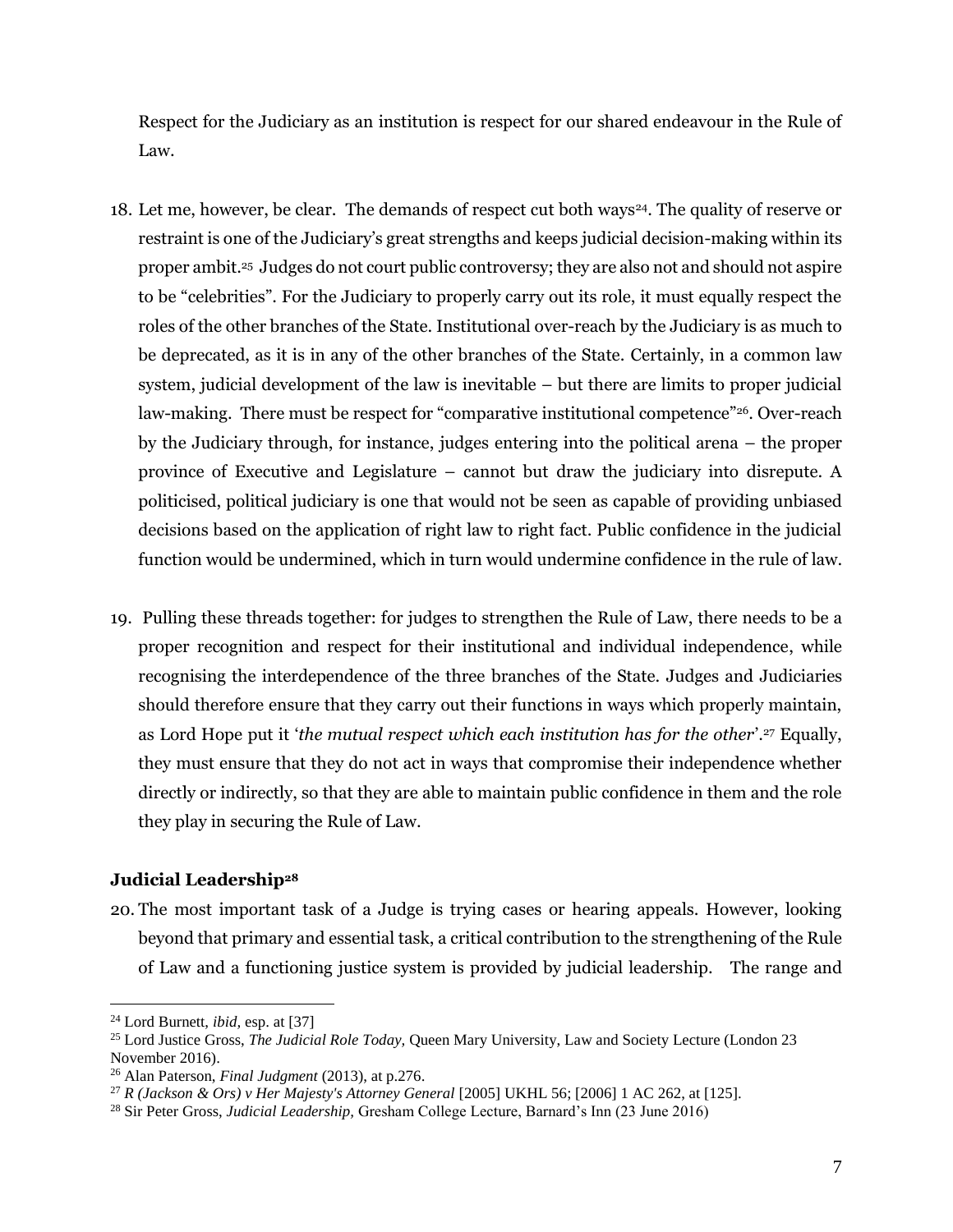extent of judicial leadership is striking; some aspects are traditional, of very long standing and taken effectively for granted. Others involve little short of a sea change.

- 21. Let me highlight four aspects of judicial leadership, at least as they apply in England and Wales. First, developing the substantive law. Secondly, developing procedural law – focusing here on "case management". Thirdly, leading reform of the justice system. Fourthly, promoting the Rule of Law internationally. Overall, judicial leadership calls for fearless independence, while concurrently recognising that the Judiciary does not exist in splendid isolation, coupled with a readiness to cooperate with other Branches of the State when to do so will secure the administration of justice. In this way, judicial leadership contributes to setting the tone for the relationship between the Judiciary and the other branches of the State.
- 22. *Substantive law:* In our common law system, the Judiciary has as central a role in developing the law as does Parliament – subject of course to Parliament's constitutional right to amend, revise or correct the common law system through statute. This is the traditional role of the Judiciary, developing the common law by way of a "fourfold method"29: evolution, experiment, history and distillation. Here lies the genius of the common law; its ability to adapt to changed circumstances, so maintaining its relevance. It is not static; the product of a moment in time. This development of the law is plainly Judiciary led and calls for a careful balance between creativity, judgment and reserve or restraint.
- 23. *Procedural law – case management:* The Judiciary's role in procedural reform can be traced back at least to the 1820s<sup>30</sup> but I confine my focus here to active judicial case management, a feature now embedded in all our jurisdictions (crime, civil and family). It is difficult to overemphasise the cultural sea-change; the Judiciary has moved from a passive umpire (in the cricketing sense31) to taking a "grip" on the case, both pre-trial and at trial. To continue the cricketing analogy, Judges are still umpires but they now take a keen interest in the over rate and in the preparation of the pitch<sup>32</sup>. We have become "allergic to adjournments". Case management reforms have been Judiciary led; they would not have happened without determined and sustained judicial leadership; they would not, however, have succeeded without the active support of the legal professions and other agencies involved<sup>33</sup>. The philosophy requires Appellate Courts to support robust case management decisions of lower

<sup>29</sup> 2013 Hamlyn Lectures, Sir John Laws, *The Common Law Constitution*, preface, p. xiii.

<sup>30</sup> At an even earlier stage, Lord Mansfield CJ was anxious to speed up the Court's procedures: see, Poser, *Lord Mansfield: Justice in the Age of Reason* (2013), at pp. 202 and following.

<sup>31</sup> Calling "balls and strikes" in baseball terms, an observation attributed to Chief Justice Roberts, in *The Economist* 8<sup>th</sup>-14<sup>th</sup> September, 2018, at p.35

<sup>&</sup>lt;sup>32</sup> Consider too the pro-active role of rugby referees in today's game.

<sup>&</sup>lt;sup>33</sup> For instance, the police and the Crown Prosecution Service in the criminal jurisdiction.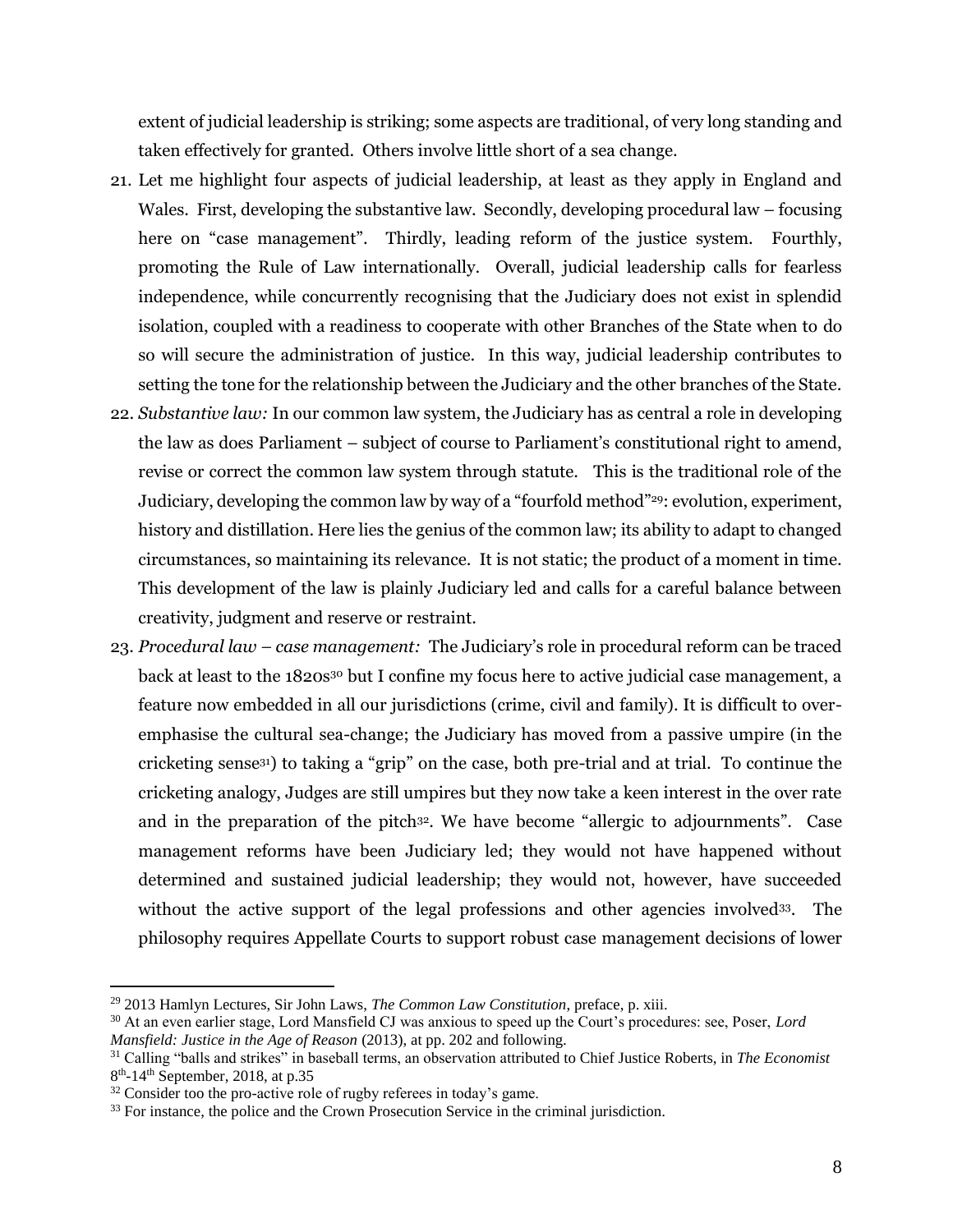court Judges, save where something has gone seriously wrong. Though sounding unglamorous, case management is itself of considerable significance for strengthening the Rule of Law. By requiring the parties to identify the real issues in dispute at the earliest possible stage, it reduces the time and cost of litigation. Likewise, it reduces delays in the system as a whole – and justice delayed runs counter to the Rule of Law, even in legal systems where delays do not facilitate or encourage corruption<sup>34</sup>.

24. *Reform of the justice system:* In England and Wales we are currently embarked upon a radical and ambitious court reform programme. It is one which (together with others) I was instrumental in shaping when I had the privilege of serving as Senior Presiding Judge for England and Wales<sup>35</sup> . The Reform programme is not an IT programme but it is IT enabled. It seeks to harness technology to improve the delivery of justice in a manner appropriate to the  $21<sup>st</sup>$  century. It has as its aim a justice system that is digital by default – rather than paperbased. It includes the development of online, or digital forms of justice, including the incorporation of ADR to a greater extent than previously within our small claims process; online filing of claims and evidence; online case management; video hearings. But, recognising that we are dealing with the delivery of justice, we are taking the necessary steps to ensure that it remains open justice, publicly accessible. It is also necessary to build in safeguards and support for those without internet access or capability. If we succeed – and we must succeed (there is no Plan B) – we will develop a more accessible justice system, so strengthening the Rule of Law and, in doing so, reduce the cost both to the State and, crucially, to litigants. Judicial leadership is crucial to the success of the Reform Programme, a view supported by both the previous and present Lord Chief Justices and the Senior President of Tribunals<sup>36</sup>. Judges and only Judges – working properly within proper constitutional bounds – have the experience to do so. They have a detailed understanding of what works. And crucially, they are able to provide their expertise on such matters as the necessity and nature of procedural justice and the role it plays in securing fair and just decisions. The Judiciary, however, could not do it alone; the Reform programme is an outstanding example of the closest cooperation between the Judiciary and Executive to strengthen the justice system and, thus, the Rule of Law.

<sup>&</sup>lt;sup>34</sup> A real danger in some systems.

 $35\ 2013 - 2015$ 

<sup>36</sup> See, for example, Lord Thomas CJ, *The judiciary within the state – the relationship between the branches of the state* (Ryle Lecture, 15 June 2017) [<https://www.judiciary.uk/wp-content/uploads/2017/06/lcj-michael-ryle](https://www.judiciary.uk/wp-content/uploads/2017/06/lcj-michael-ryle-memorial-lecture-20170616.pdf)[memorial-lecture-20170616.pdf>](https://www.judiciary.uk/wp-content/uploads/2017/06/lcj-michael-ryle-memorial-lecture-20170616.pdf); Sir Ernest Ryder SPT, *Securing Open Justice* (Max Planck Institute Luxembourg for Procedural Law & Saarland University, 1 February 2018) [<https://www.judiciary.uk/wp](https://www.judiciary.uk/wp-content/uploads/2018/02/ryder-spt-open-justice-luxembourg-feb-2018.pdf)[content/uploads/2018/02/ryder-spt-open-justice-luxembourg-feb-2018.pdf>](https://www.judiciary.uk/wp-content/uploads/2018/02/ryder-spt-open-justice-luxembourg-feb-2018.pdf).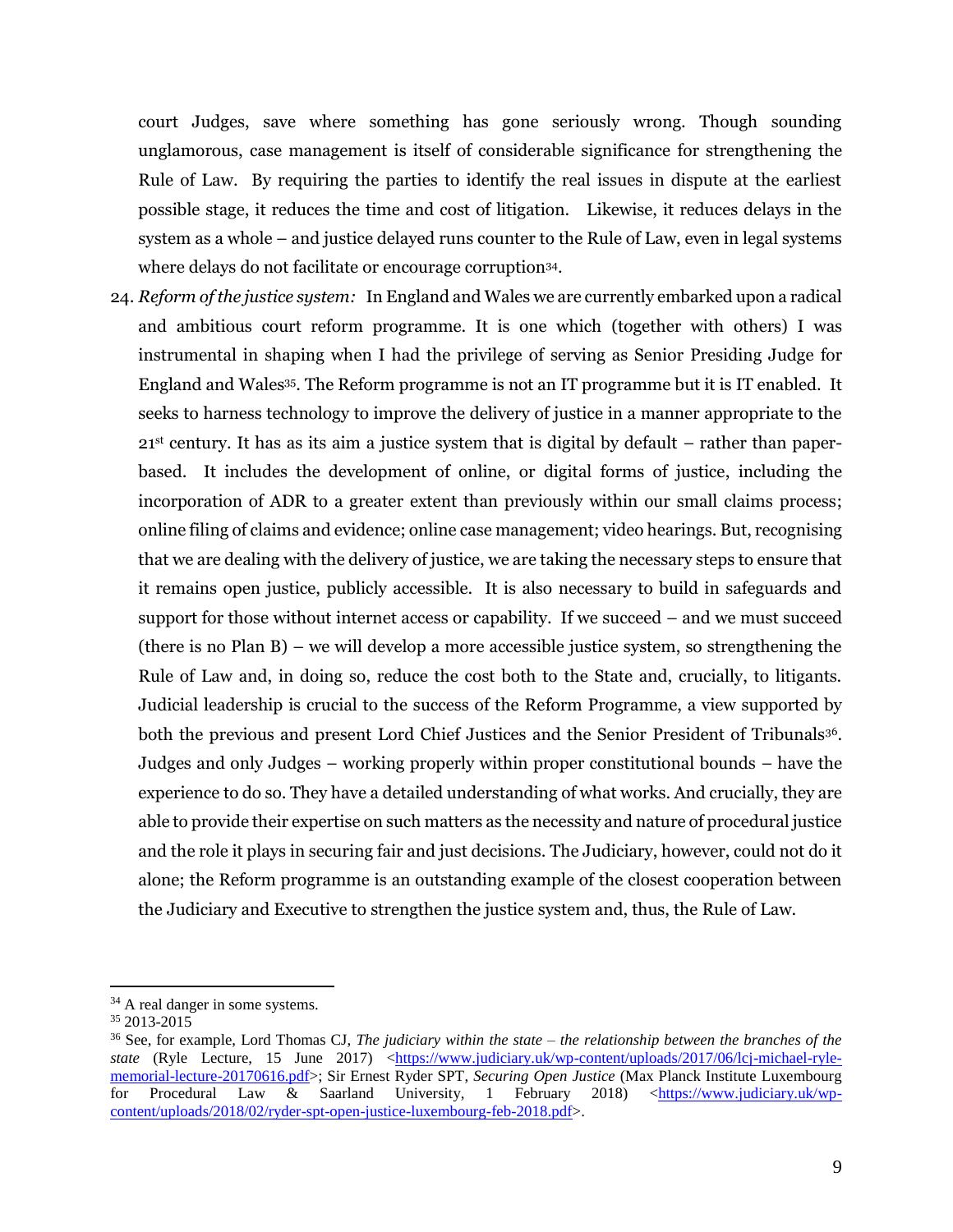25. *Promoting the Rule of Law internationally:* Promoting the Rule of Law internationally is the unifying principle underlying our Judiciary's involvement in international work. We seek to work both bilaterally and multilaterally – this Conference and our work in the Standing International Forum of Commercial Courts ("SIFoCC") exemplify the latter. Such engagement means we learn from one another and can share our experiences and best practice. It is an exercise to which we can all commit ourselves; the Rule of Law at home is strengthened by its promotion internationally. The task of judicial leadership in this area is to set the goals and prioritise accordingly.

#### **Education**

- 26. By definition, we believe in the Rule of Law and a functioning justice system. But what do we do to explain all this to others? We should not assume support without working to achieve it. Here, therefore, I want to highlight the importance of judges playing a role in civic education, as a means of encouraging an understanding of the Judiciary, their role and relationship with the Executive and Legislature. It is an essential means of explaining the importance and function of judicial independence, of judicial accountability through appellate review and security of tenure. Explaining such matters, as well as the extent and the limits of judicial power, cannot but invigorate our shared enterprise and the Rule of Law.
- 27. In England the Lord Chief Justice has recently established a schools engagement programme. Its aim is to enable individual judges across the country to visit schools. There they will be able to explain what the justice system does, what they do, why and how they do it. Such schemes, and similar engagement through press conferences, such as the Lord Chief Justice's annual press conference, and through attending Parliamentary committees, such as the Justice Committee and Constitution Committee, to explain matters of relevance to the Judiciary and the operation of the justice system, are all ways in which judges can engage and educate. They are all ways in which, as judges, we can help foster a Rule of Law culture.

#### **Conclusion**

- 28. I conclude by way of a recap of my theme, formulated in brief propositions:
	- (1) The Rule of Law is essential to the implementation of the social goals of sustainable development.